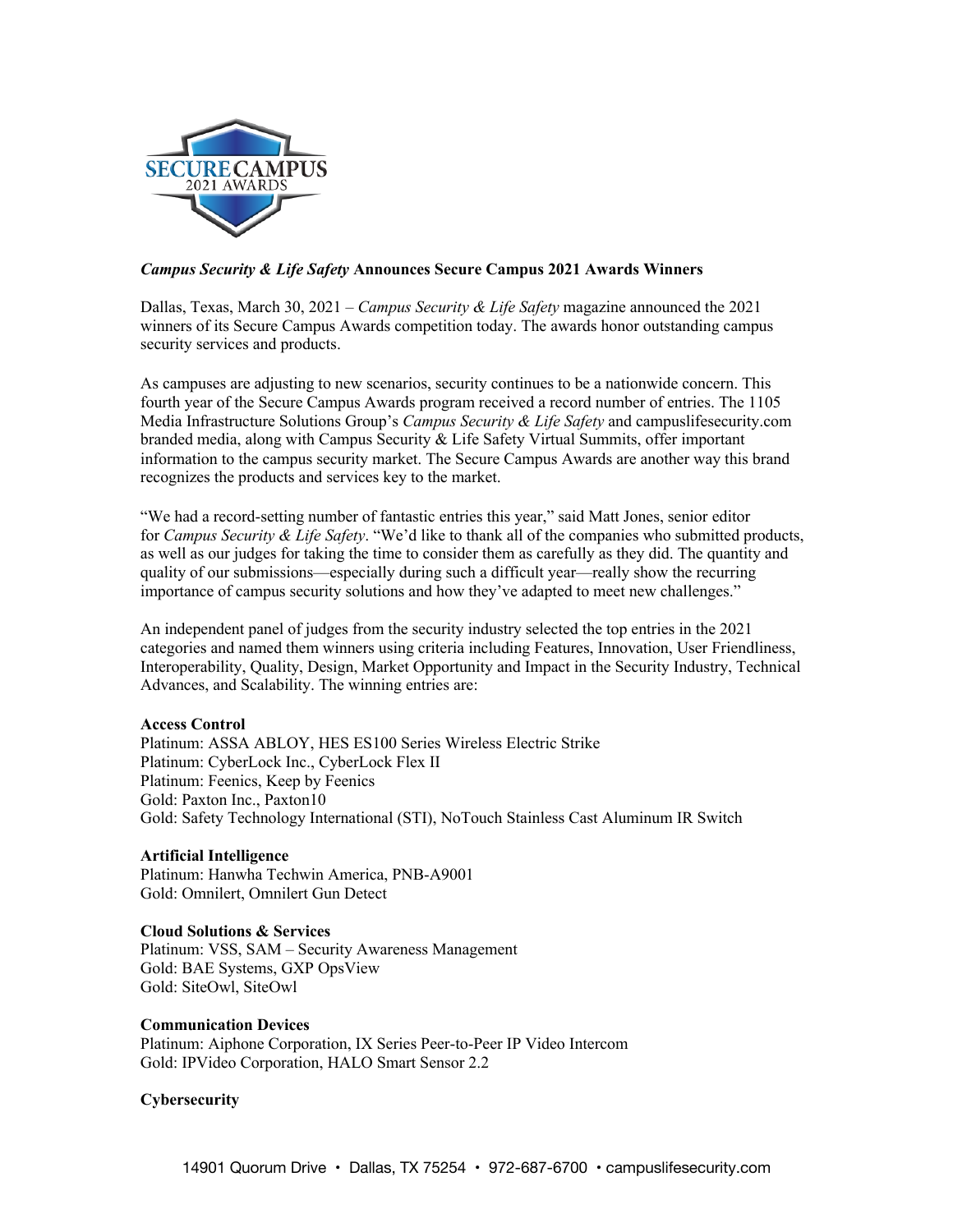Platinum: Yubico, YubiKey 5C NFC

#### **Emergency Notification/Mass Notification**

Platinum: IPVideo Corporation, HALO Smart Sensor 2.2 Platinum: Regroup Mass Notification, Regroup Mass Notification Gold: CENTEGIX, CrisisAlert Gold: Presence Management, StaffAlerter

## **Fire/Life Safety**

Platinum: Potter Electric Signal Company, LLC, Peer-to-Peer Network Cards Gold: Status Solutions LLC, SARA (Situational Awareness and Response Assistant)

## **Intrusion Systems/Panic Alarms**

Platinum: Masonite Architectural, Masonite Architectural Attack Resistant Door System Gold: Bosch Security and Safety Systems, G Series Control Panels

## **Lockdown and Physical Security**

Platinum: IMRON Corporation, UnityIS Gold: CornellCookson, EntryDefender Door

## **Locks & Door Hardware**

Platinum: Medeco, Medeco 4 (M4) High Security Key System Gold: dormakaba USA Inc., SwitchTech

## **Parking Management**

Platinum: Genetec Inc., Genetec Security Center Gold: Genetec Inc., Security Center AutoVu

#### **Perimeter Protection**

Platinum: Nice | HySecurity, HydraSwing

#### **Power Management**

Platinum: ASSA ABLOY, Securitron AQL Series Intelligent Power Supplies

## **Screening Equipment**

Platinum: IPVideo Corporation, ViewScan 2.0 Gold: SDi, Tauri7 Temperature Check Tablet

#### **Security & Personal Safety Devices**

Platinum: CENTEGIX, CrisisAlert Gold: IPVideo Corporation, HALO Smart Sensor 2.2

## **Security & Personal Safety Smartphone Applications**

Platinum: LenelS2, BlueDiamond mobile credentialing Gold: ADT, SoSecure Gold: Rave Mobile Safety, Rave Panic Button

# **Security System Design Planning**

Platinum: System Surveyor, System Surveyor (2021) Gold: SiteOwl, SiteOwl

**Storage** Platinum: Pivot3, Pivot3 Virtual Security Operations Center